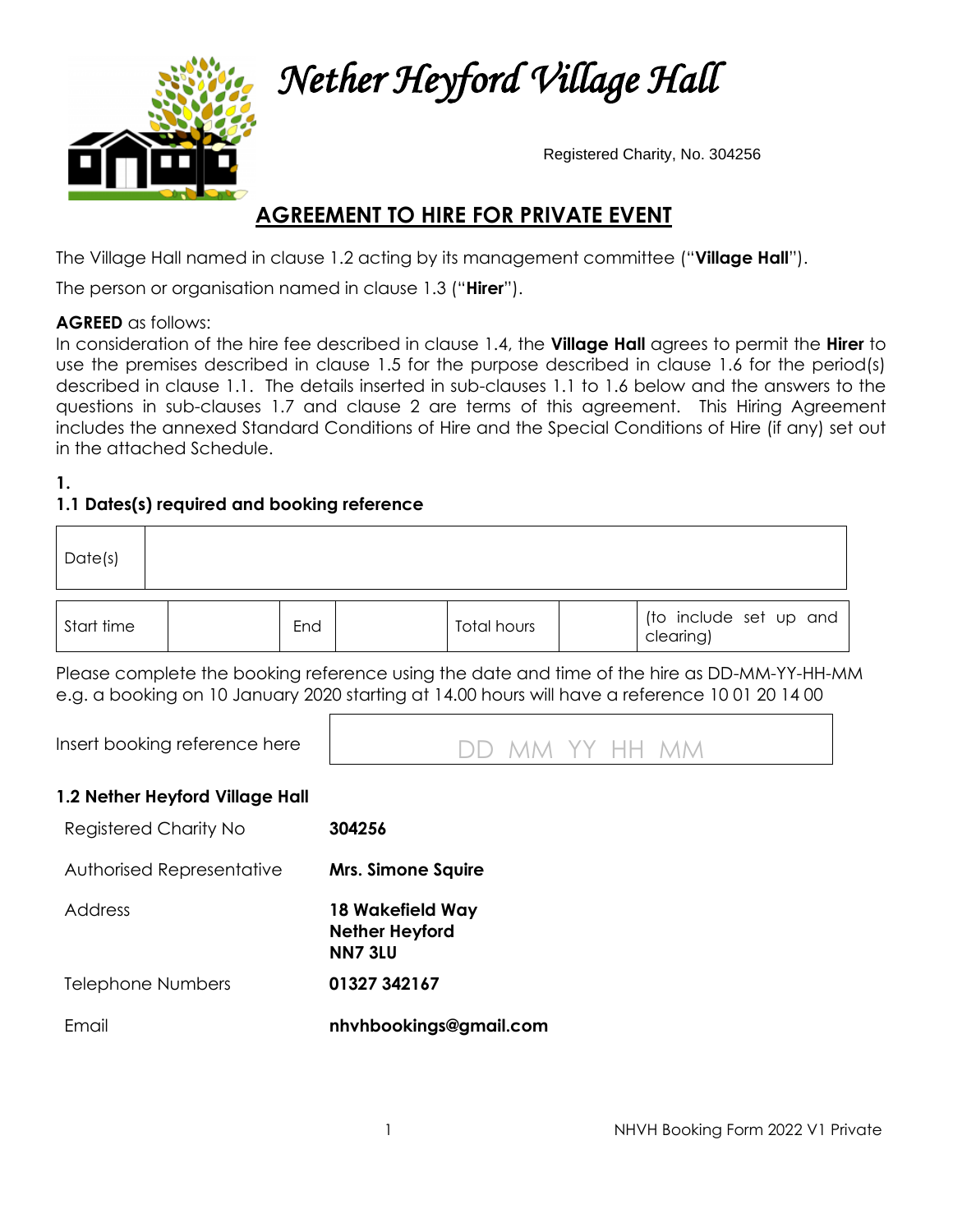#### **1.3 Hirer:**

Name

| Organisation<br>(if applicable) |  |
|---------------------------------|--|
| Address                         |  |
| Phone number                    |  |
| Email address                   |  |

### **1.4 Hiring Fees**

Hire fee: Private event, NH Resident £11/hr, Out of village £19.50/hr

Refundable deposit required to confirm booking: £100

A provisional booking may be made while other arrangements for the event are made. The booking will only be confirmed when the refundable deposit has been received.

The Village Hall prefers that all financial transactions are made by BACS (Internet Banking)

Please pay the deposit to Metro Bank, Sort Code 23 05 80 Account number 44704080 **and use the booking reference from 1.1 above as the payment reference.**

This deposit will be fully refunded provided that no damage, loss or need for repairs has been caused to the premises and/or contents of the Village Hall during the period of the hiring.

The deposit will be offset against the final invoice price for the hire. If the invoice shows a refund is due, please contact the booking secretary with your bank account details.

If you wish to pay by cheque, make it payable to **"The Nether Heyford Village Hall"** Please note that a cheque presented for this deposit will be cashed in.

Please indicate here your payment method for the deposit. **BACS Cheque Cash** 

(delete those not used)

# **1.5 Facility required**

Main hall **Yes / No** Commercial Use **Yes / No** (please delete as appropriate)

Meeting Room **Yes / No** (Available for £6 /hr if main hall not required)

# **1.6 Reason / purpose of hire**

Will this be a private event or open to the public **Private Public**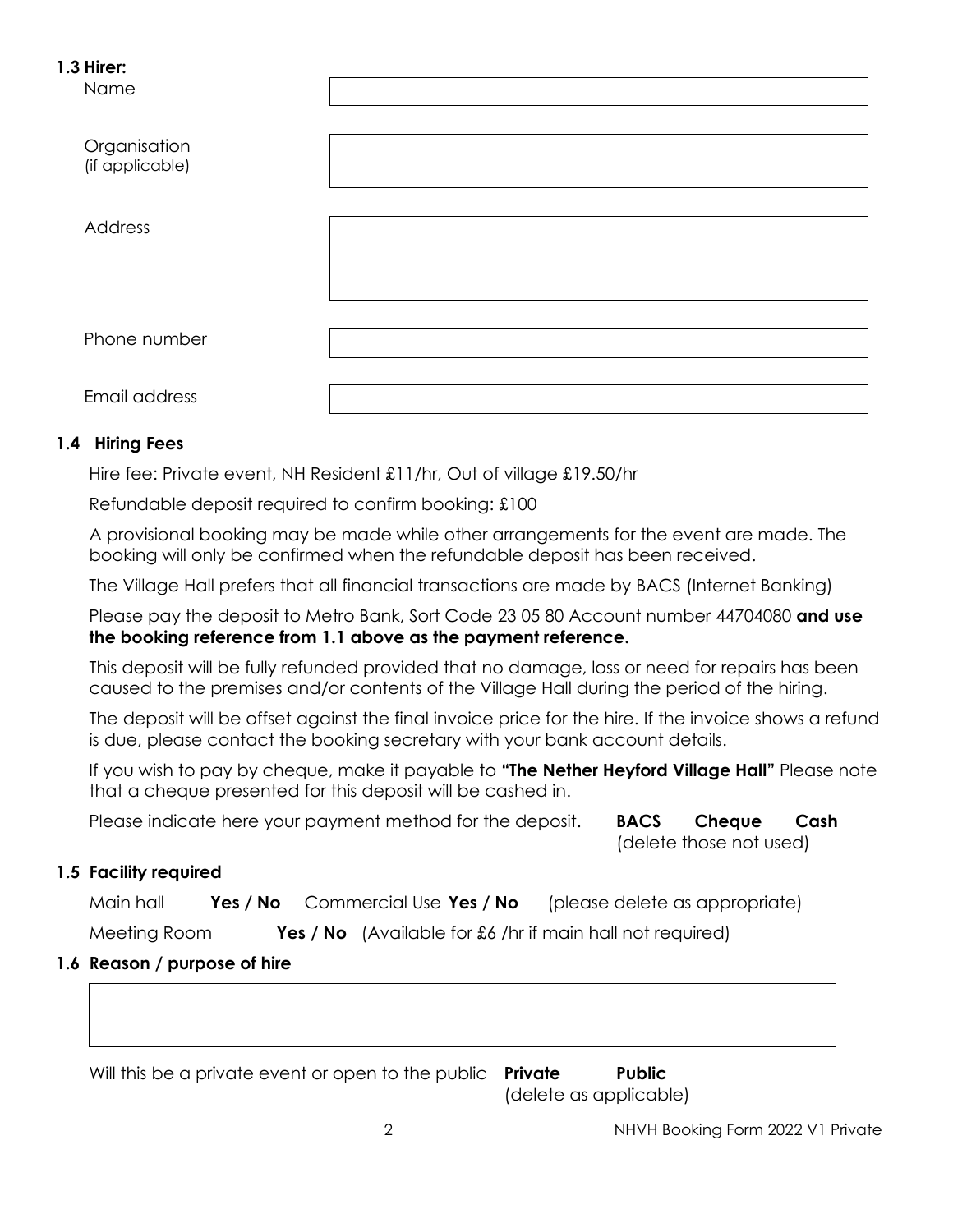#### **2. Important information for the hirer**

**2.1** The Village Hall has a Premises Licence from South Northamptonshire Council (No. S/05/54956) authorising the following regulated entertainment and licensable activities at the times indicated.

Please indicate in the table below, which licensable activities will take place at your event:

| <b>Licensable Activity</b>       | Times for which<br>the activity is<br>licensed<br>Monday-<br>Saturday | <b>Times for which</b><br>the activity is<br>licensed on a<br>Sunday | Indicate which<br>activities will<br>take place at<br>your event |
|----------------------------------|-----------------------------------------------------------------------|----------------------------------------------------------------------|------------------------------------------------------------------|
| a. The performance of plays      | 10.30 am to 11.45 pm                                                  | 12.00 noon to 11.45 pm                                               |                                                                  |
| b. The exhibition of films       | 10.30 am to 11.45 pm                                                  | 12.00 noon to 11.45 pm                                               |                                                                  |
| c. Indoor sporting events        | 10.00 am to 11.45 pm                                                  | 12.00 noon to 11.45 pm                                               |                                                                  |
| d. The performance of live music | 10.30 am to 11.45 pm                                                  | 12.00 noon to 11.45 pm                                               |                                                                  |
| e. The playing of recorded music | 10.30 am to 11.45 pm                                                  | 12.00 noon to 11.45 pm                                               |                                                                  |
| f. The performance of dance      | 10.30 am to 11.45 pm                                                  | 12.00 noon to 11.45 pm                                               |                                                                  |
| g. Dancing                       | 10.30 am to 11.45 pm                                                  | 12.00 noon to 11.45 pm                                               |                                                                  |
| h. Making music                  | 10.30 am to 11.45 pm                                                  | 12.00 noon to 11.45 pm                                               |                                                                  |

For any Licensable Activity shown above to take place outside the times indicated, please check with the Authorised Representative named in clause **1.2**. The Premises Licencing Act (2003) Deregulation (2015) may be applicable.

- **2.2** The following activities will require a Temporary Event Notice (TEN) to be served on South Northamptonshire Council for which a fee of £21 is payable by the hirer to the Council.
	- Any entertainment between 11.45 pm 8.00 am
	- The sale of hot food or drink between 11.00 pm 5.00 am
	- Any entertainment to an audience of more than 500 people
	- Any exhibition of film where the intention is to make a profit, including raising money for charity (i.e. it is not a film club, society or local social group screening)
	- Any boxing or wrestling entertainment
	- The retail sale of alcohol on the premises, to any person at any time
- **2.3** Will the retail sale of alcohol be available at your event? **YES / NO**

If you have answered `YES` to the above question, you will need submit a Temporary Event Notice (TEN) for the event. See **2.6** below.

*Please note that there is nothing in the licensing law to prohibit a hirer providing alcohol free of charge at an event to people over the age of 18, as long as the alcohol is given away free and its value is clearly not included in any ticket price or entrance fee.* 

The supply of alcohol for a suggested minimum donation or in exchange for a ticket or *coupon is illegal.*

*Where a genuine donation is invited at an event where alcohol has been provided free, e.g. a retiring collection in aid of general funds, no sale is involved, and no licence is needed.*

**2.4** Where a licensable activity will take place, the hirer hereby acknowledges receipt of a copy of the conditions of the Premises Licence and/or operating Schedule for the premises, in accordance with which the hiring must be undertaken, and agrees to comply with all obligations therein.